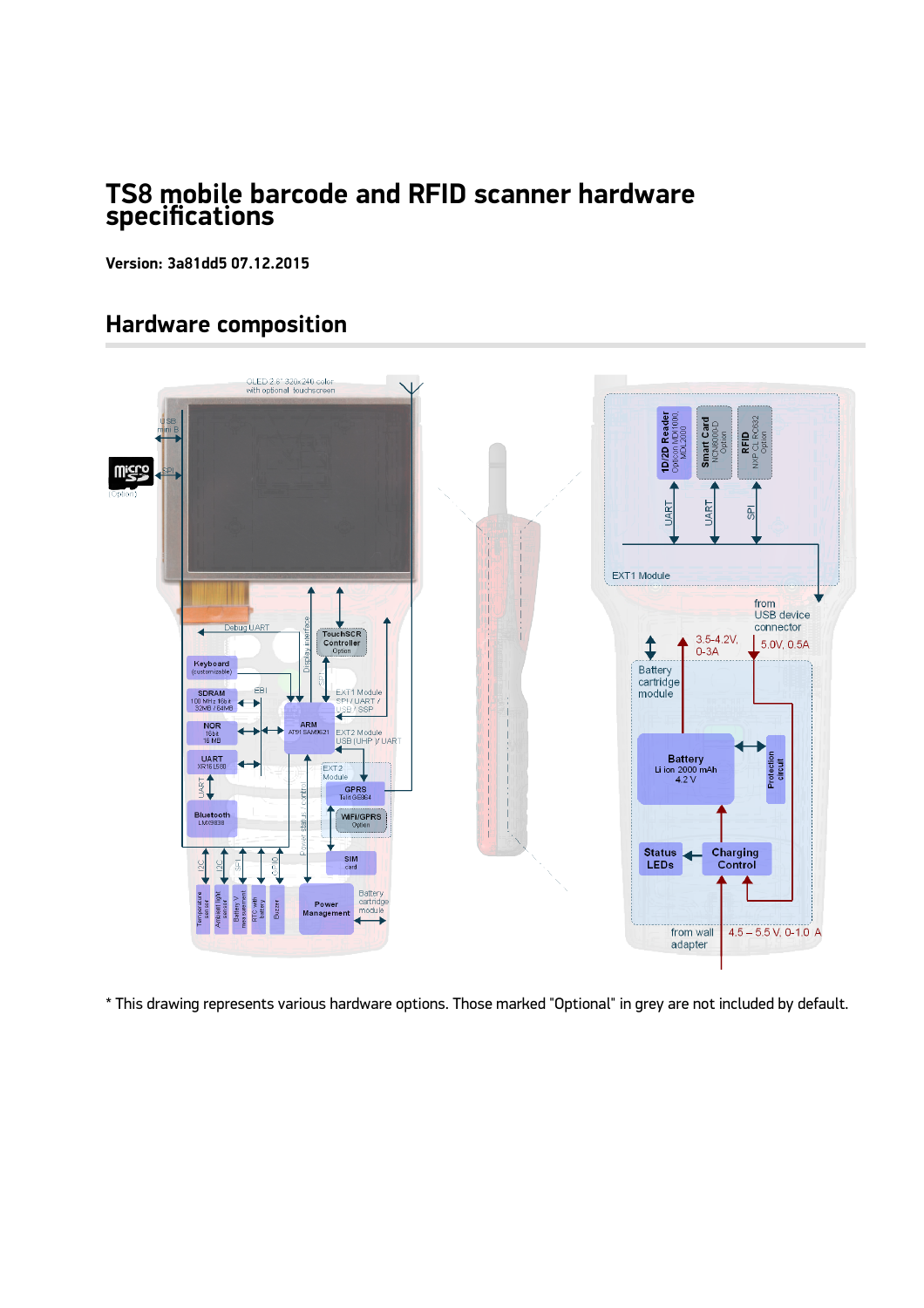### **Key parameters**

| <b>Parameter</b>       | Value                 |
|------------------------|-----------------------|
| Dimensions             | 194/78/32 L/W/H (mm)  |
| Weight                 | 250q                  |
| Operating temperatures | $-5$ to $+55$ Celsius |

#### **Main unit**

| <b>CPU</b>    | AT91 ARM uC, 190MHz                                                              |  |
|---------------|----------------------------------------------------------------------------------|--|
| <b>SDRAM</b>  | 32 MB PC100                                                                      |  |
| NOR Flash     | 16 MB Emhedded Flash                                                             |  |
| Screen        | 2.8" colour OLED QVGA landscape, 320x240 pixels, 65000 colours, 10000:1 contrast |  |
| Keyboard      | 23 button sealed backlit keypad                                                  |  |
| Sensors       | Temperature sensor, ambient light sensor, battery voltage sensor                 |  |
| <b>Buzzer</b> |                                                                                  |  |

## **Reader modules**

1D barcodes EAN, Code39 and Code128 RFID 13,56 MHz

# **Communications modules**

| <b>GPRS</b> modem        | Telit GE864-Quad      |
|--------------------------|-----------------------|
| WL AN card               | Ralink RT3070 chipset |
| Bluetooth network module | Bluegiga WT11i        |